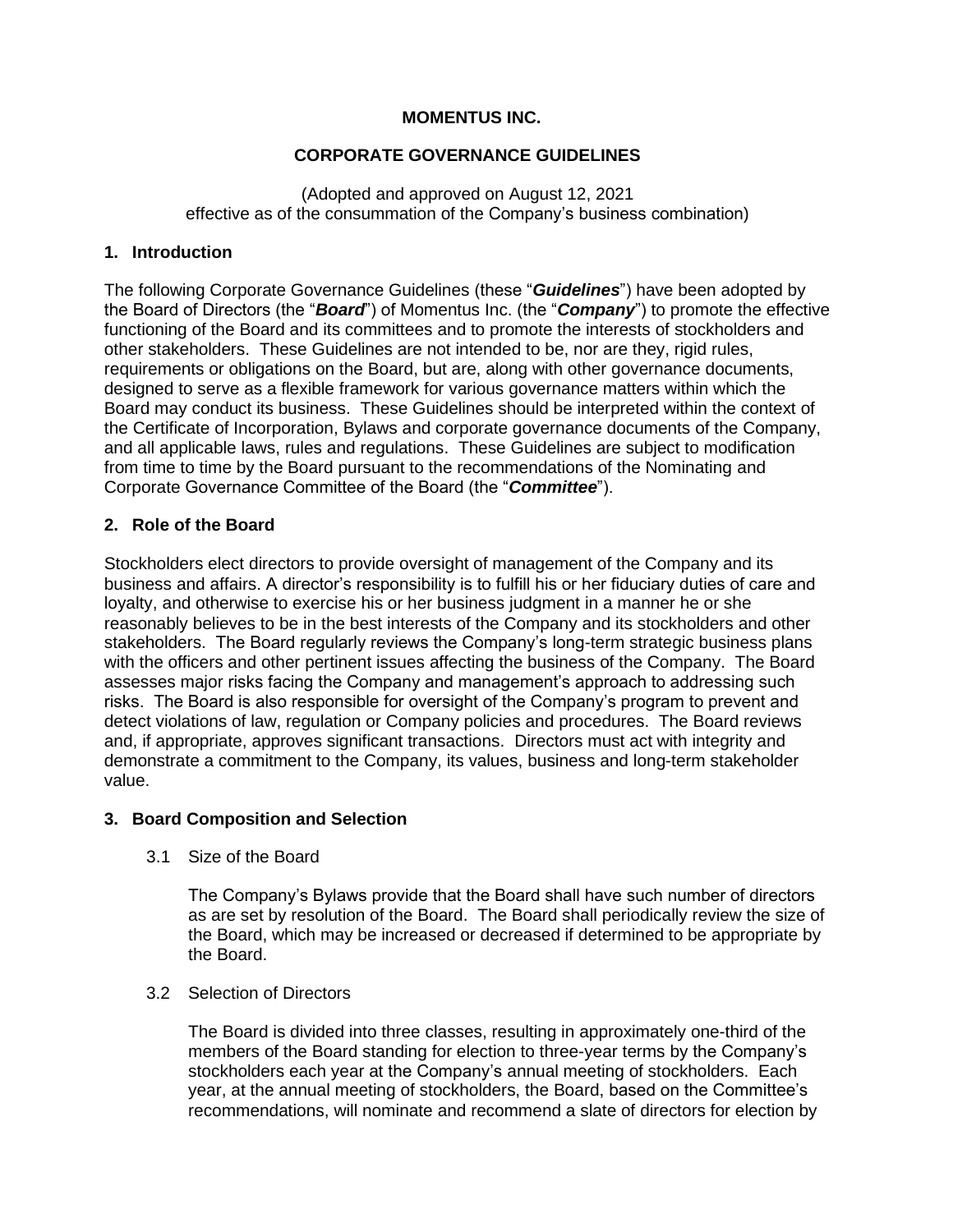the stockholders of the Company. In accordance with the Second Amended and Restated Certificate of Incorporation and Amended and Restated Bylaws of the Company, the Board will also be responsible for filling vacancies or newly-created directorships on the Board that may occur between annual meetings of stockholders. The Committee is responsible for identifying, evaluating and recommending candidates to serve as members of the Board, in accordance with its charter, the Certificate of Incorporation and Bylaws of the Company and these Guidelines.

Invitations to a potential director to join the Board should be extended by the chairperson of the Board on behalf of the Board. Stockholders may recommend director nominees for consideration by the Committee by writing the Corporate Secretary of the Company in a timely manner in accordance with the Bylaws of the Company and providing the information or other materials required by the Bylaws with respect to proposed nominees. Following the verification of the stockholder status of the person submitting the nominee recommendation, all properly submitted recommendations shall be brought to the attention of the Committee at a regularly scheduled meeting.

#### 3.3 Director Qualifications

The Committee works with the Board to determine periodically, as appropriate, the desired qualifications, expertise and characteristics for potential directors, with the goal of developing an experienced and highly qualified Board, with a diverse background and skillset, that contribute to the total mix of viewpoints and experience represented on the Board.

The Committee evaluates each individual in the context of the Board as a whole, with the objective of recommending for nomination directors that will best serve the interests of the Company and its stockholders. Among the criteria the Committee and the Board may consider are experience and diversity; and with respect to diversity, the Board may consider such factors as gender, race, ethnicity, differences in professional background, experience in the aerospace industry, experience at policy-making levels in business, finance and technology and other areas, education, skill, and other individual qualities and attributes. The Committee and the Board endorse the value of seeking qualified directors from backgrounds otherwise relevant to the Company's mission, strategy and business operations and perceived needs of the Board at a given time.

Existing directors and candidates for director nomination are evaluated in the context of the current composition of the Board and its committees, the Company's operating requirements and the long-term interests of the Company's stockholders. In conducting this assessment, the Committee and Board consider character, integrity, judgment, diversity, professional achievements, skills and areas of expertise, and other factors that they deem appropriate to maintain a balance of knowledge, experience and capability on the Board.

#### 3.4 Director Eligibility; Other Directorships; Term Limits and Retirement Age

Each director must ensure that other existing and anticipated future commitments do not materially interfere with the director's service on the Board. Accordingly, directors are expected to limit the number of public company, private company and non-profit directorships they have in order to devote adequate time and effort to their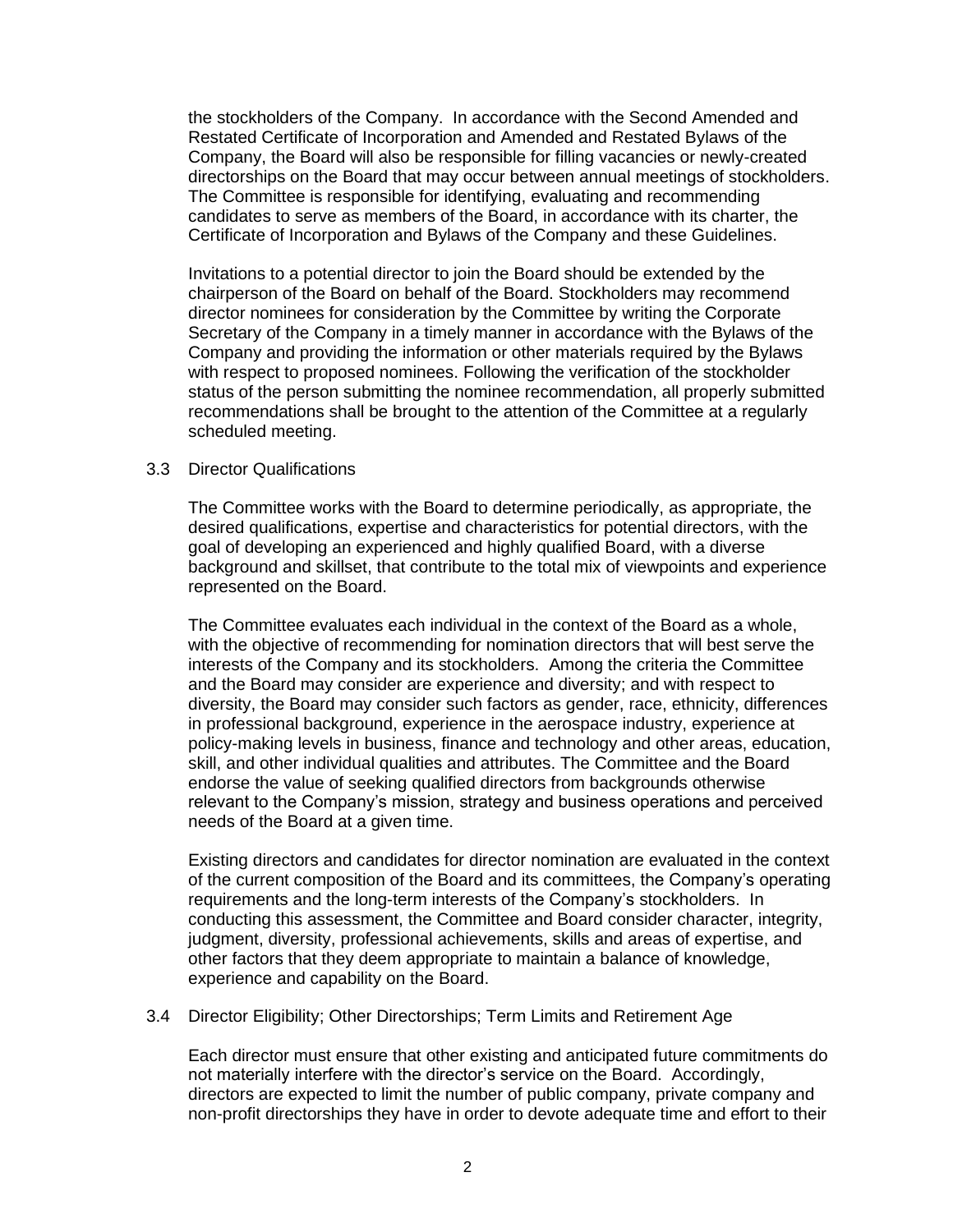responsibilities to the Board. Prior to accepting service on the board of directors of any other public company, a director shall notify the chairperson and the chair of the Committee. Service on the board of directors or a committee of any other organization should be consistent with the Company's conflict of interest policies.

No non-employee director may serve on the board of directors of more than four public companies, including the Board, without first obtaining specific approval from the Board. No director who also serves as the Chief Executive Officer of the Company may serve on the board of directors of more than two public companies, including the Board, without first obtaining specific approval from the Board. No member of the Audit Committee of the Board shall serve on more than two other public company audit committees, unless the Board determines that such simultaneous service would not impair the ability of such member to effectively serve on the Audit Committee of the Board and the Company discloses such determination in its proxy statement.

The Board does not presently believe it should establish term limits or a mandatory retirement age. Term limits and mandatory retirement ages may result in the loss of long-serving directors who over time have developed unique and valuable insights into the Company's business and therefore can provide a significant contribution to the Board. However, in connection with evaluating changes to the Board's composition and recommendations for nomination for re-election, the Committee shall consider director tenure, together with such other criteria determined by the Committee, in light of the specific needs of the Board at that time.

#### 3.5 Independence of the Board

The Board shall be comprised of a majority of directors who, in the business judgment of the Board, qualify as independent directors (each, an "*Independent Director*" and collectively as a group, the "*Independent Directors*") under the applicable rules, regulations and listing standards of the stock exchange upon which the Company's securities are listed for trading, as such rules, regulations and listing standards may be amended from time to time, and these Guidelines. No director shall qualify as independent unless the Board affirmatively determines that the director has no relationship which, in the opinion of the Board, would interfere with the exercise of independent judgment in carrying out the responsibilities of a director. The Board may adopt and disclose categorical standards to assist it in determining director independence. The Board shall make an affirmative determination regarding the independence of each director upon his or her initial nomination or candidacy to serve on the Board and annually thereafter, based upon the recommendation of the Committee.

### 3.6 Board Leadership

The Board may select a chairperson of the Board in the manner and on the criteria that the Board deems appropriate at the time of selection. In the event that the chairperson is not an Independent Director, upon the recommendation of the Committee, the Independent Directors will appoint a lead independent director, who shall be a director who qualifies as an Independent Director. The name of the chairperson or lead independent director will be listed in the Company's proxy statement. In cases in which the chairperson and the Company's Chief Executive Officer are the same person, the chairperson schedules and sets the agenda for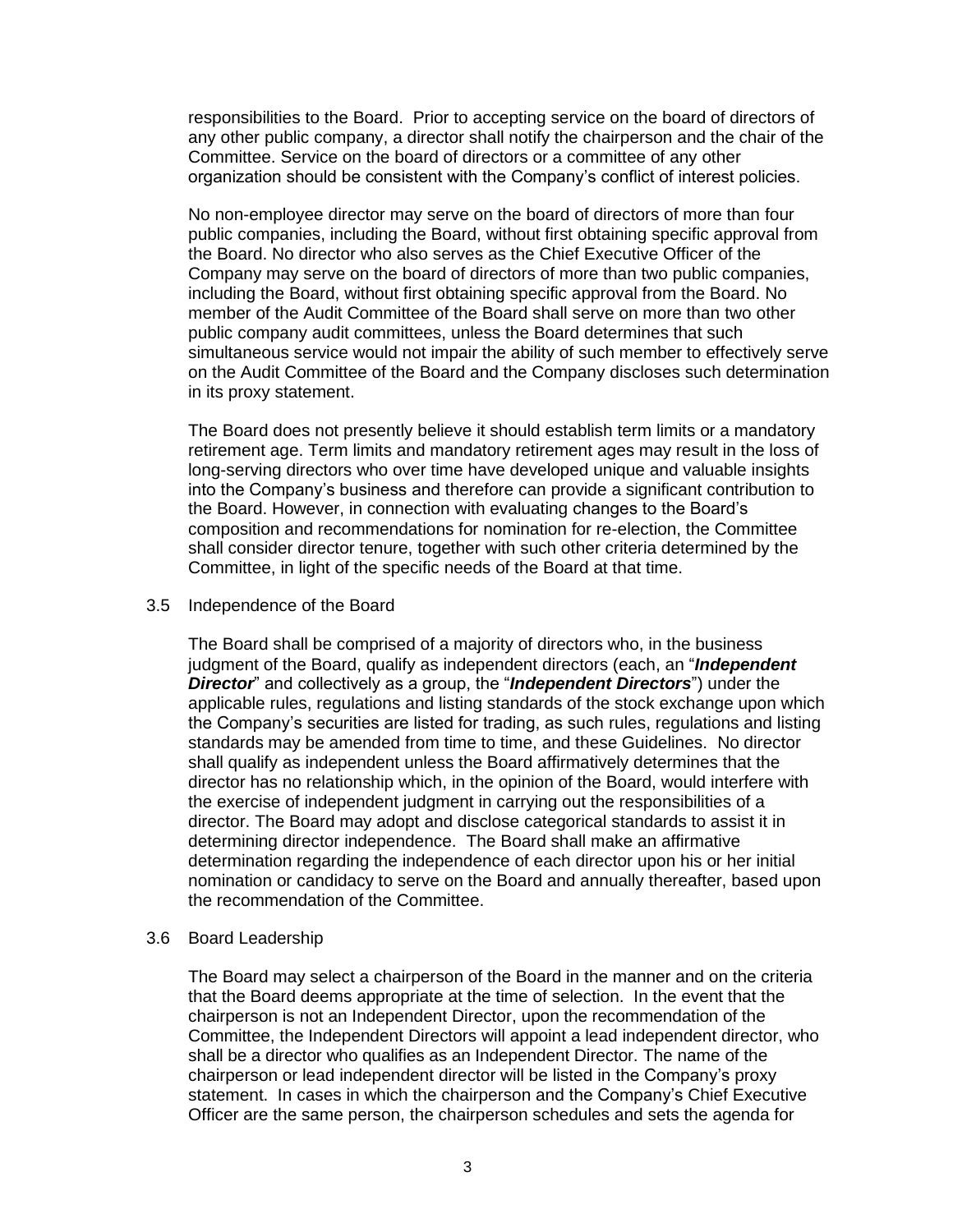meetings of the Board in consultation with the lead independent director, and the lead independent director chairs such meetings in the absence of the chairperson. The independent chairperson or lead independent director will be responsible for (i) calling and presiding over each executive session of Independent Directors and briefing the Chief Executive Officer on issues arising from executive sessions. (See "Executive Sessions" in Section 7.2)

#### 3.7 Change in Employment Status

Upon a director's resignation or retirement from, or termination of, his or her principal current employment, or other material change in a director's principal employment responsibilities, professional occupation or association, the director shall notify the chairperson of the Board or the lead independent director and the chair of the Committee of the director's change in employment status. The Committee may consider such change of status in assessing and recommending to the Board whether the director should continue serving as a member of the Board, and the Board (excluding the director in question) shall determine the Committee's recommendation and make a determination regarding the continued appropriateness of Board or committee membership by such director. Any director who is currently an officer or employee of the Company must submit his or her offer of resignation from the Board in writing to the Committee upon termination of employment with the Company.

3.8 Conflicts of Interest or Other Circumstances

When a director, including any director who is currently an officer or employee of the Company, becomes aware of a conflict of interest or other circumstances that may adversely reflect upon the director, any other director, or the Company, the director should notify the chair of the Committee of such circumstances. The chair of the Committee, together with the chairperson of the Board, will determine if the matter should be resolved by the Committee or if it needs to be brought to the attention of the Board. The Committee or the Board, as the case may be, will consider the circumstances, and may in certain cases request the director to cease the conflicting or other activity, or in more severe cases, request that the director submit his or her resignation from the Board if, for example, continuing service on the Board by the individual is not consistent with the criteria deemed necessary for continuing service on the Board or the conflict or other circumstance cannot be adequately addressed in another manner.

### 3.9 Removal of Director Based Upon Security Director Recommendation

If the Security Director (as defined in that certain National Security Agreement dated as of June 8, 2021, among Mikhail Kokorich, in his individual capacity and on behalf of Nortone Finance S.A., Lev Khasis and Olga Khasis, each in their respective individual capacities and on behalf of Brainyspace LLC, Momentus Inc., and the U.S. Government represented by the U.S. Departments of Defense and the Treasury (the "NSA")), recommends that a director be removed from the Board due to an identified national security concern, as determined by the Security Director in consultation with the CMAs (as defined in the NSA), each other member of the Board shall ask for the resignation of such director. If such director does not resign, the Board shall call a special meeting of stockholders, in compliance with federal proxy rules, to vote on the removal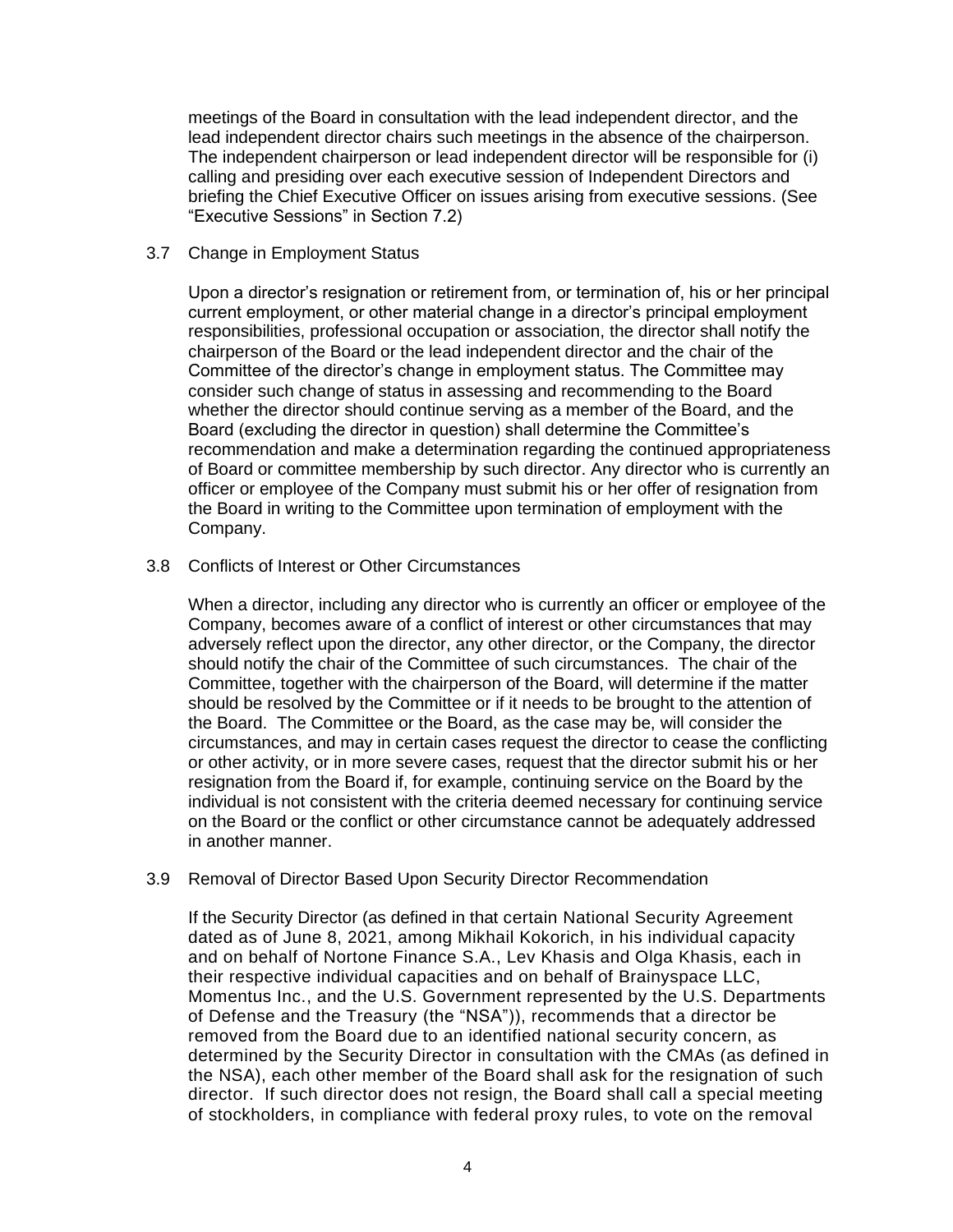of such director. Pending such vote, the Company shall ensure that such director does not receive any Protected Technical Information (as defined in the NSA).

3.10 Notifications to CMAs

The Company shall promptly notify the CMAs in writing of any changes to the composition to the Board or any committee thereof and provide, for any new directors, Personal Identifier Information and contact information. The Company shall, subject to its obligations under U.S. federal, state and local laws and regulations, work in good faith to answer any questions the CMAs submit in relation to such directors.

# **4. Director Orientation and Continuing Education**

The Company shall provide for an orientation process for new directors that includes background material, meetings with senior management and visits to Company facilities. Directors are encouraged to participate in continuing education during their terms. Directors may be expected, based on the recommendations of the Committee, to participate in continuing educational programs relating to the Company's business, corporate governance or other issues pertaining to their directorships in order to maintain the necessary level of expertise to perform their responsibilities as directors. Directors shall be reimbursed for costs incurred in connection with their participation in any recommended continuing education programs.

## **5. Director Compensation**

Non-employee directors are eligible to receive reasonable compensation for their service on the Board and its committees, as well as reimbursement of reasonable expenses incurred in connection with their service. Employee directors are not paid additional compensation for their services as directors. The Compensation Committee of the Board reviews the form and amount of any cash-based and equity-based compensation to be paid or awarded to non-employee directors for service on the Board and its committees and provides a recommendation to the Board, for determination by the Board, as to such compensation based upon, among other things, the Compensation Committee's consideration of the responsibilities and time commitment of Company directors, as well as information regarding the compensation paid by peer companies. The Compensation Committee will periodically review the level and form of, and, if it deems appropriate, recommend to the Board changes in, director compensation.

# **6. Director and Senior Executive Stock Ownership**

The Compensation Committee of the Board, working with the Committee, periodically assesses the appropriateness of stock ownership guidelines for directors and senior executives, including whether and to what extent directors and senior executives should be restricted from selling stock acquired through equity compensation.

# **7. Board Meetings**

7.1 Attendance and Preparation

The Board will meet on a periodic basis, in person or by teleconference or video conference, at such times and places as the Board determines. In addition, special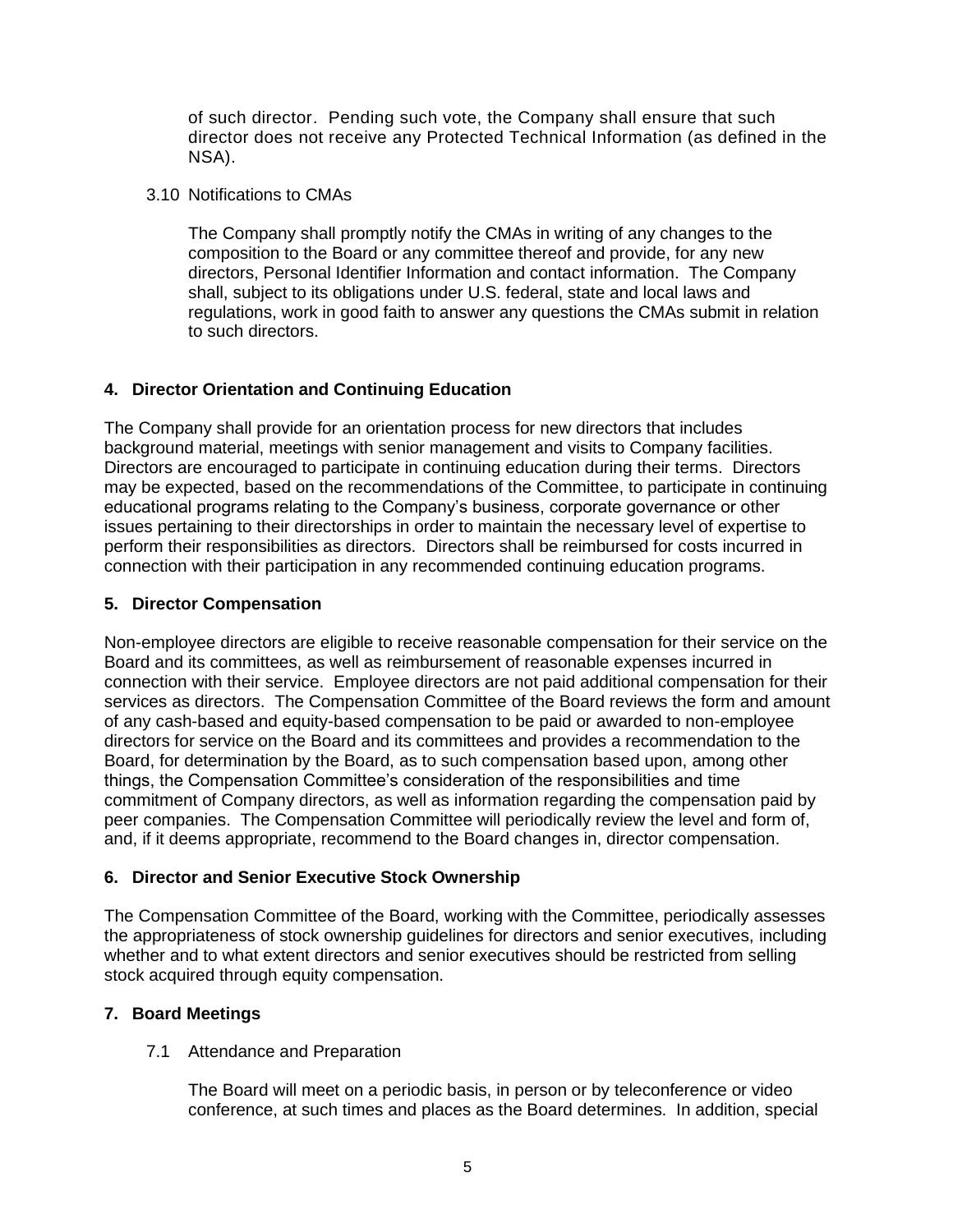meetings may be called from time to time. A director is expected to spend the time and effort necessary to properly discharge such director's responsibilities. Accordingly, a director is expected to regularly attend meetings of the Board and committees on which such director sits, and to review prior to meetings material distributed in advance for such meetings. A director who is unable to attend a meeting (which it is understood will occur on occasion) is expected to notify the Corporate Secretary of the Company, who will then notify the chairperson of the Board or the chairperson of the appropriate committee in advance of such meeting.

7.2 Executive Sessions

The non-employee directors are expected to meet in executive session without management on a regularly scheduled basis either before or after regularly scheduled Board meetings but no less than one (1) time per year. In addition, if the non-employee directors include directors who are not Independent Directors, the Independent Directors will also meet on a periodic basis but no less than one (1) time a year in an independent director executive session. Any non-employee director or Independent Director, as the case may be, can request that an additional executive session be scheduled.

## **8. Board Committees**

### 8.1 Structure and Composition

The Board currently has the following standing committees: Audit Committee, Compensation Committee , Nominating and Corporate Governance Committee, Disclosure Committee and Security Committee. The purpose and responsibilities for each of these committees shall be outlined in committee charters adopted by the Board and published on the Company's website together with the code of the Company's business conduct and ethics and these Guidelines. Each of these committees (other than the Disclosure Committee) shall be composed entirely of Independent Directors satisfying applicable legal, regulatory and stock exchange requirements, including any additional independence requirements, necessary for an assignment to any such committee.

After consultation with the Committee, the Board may, from time to time, form a new committee or subcommittee, re-allocate responsibilities of one committee to another committee or subcommittee or disband a current committee (subject to the applicable rules, regulations and listing standards of the stock exchange upon which the Company's securities are listed for trading) or subcommittee depending on circumstances. In addition, the Board may determine to form ad hoc committees from time to time, and determine the composition and areas of competence of such committees.

### 8.2 Assignment and Rotation of Members

The Committee is responsible for recommending a director to serve on a committee and for recommending the appointment of a chair of each committee. The Board shall approve all committee assignments. The Committee shall periodically review committee assignments, however there is no policy or requirement regarding rotation of committee assignments.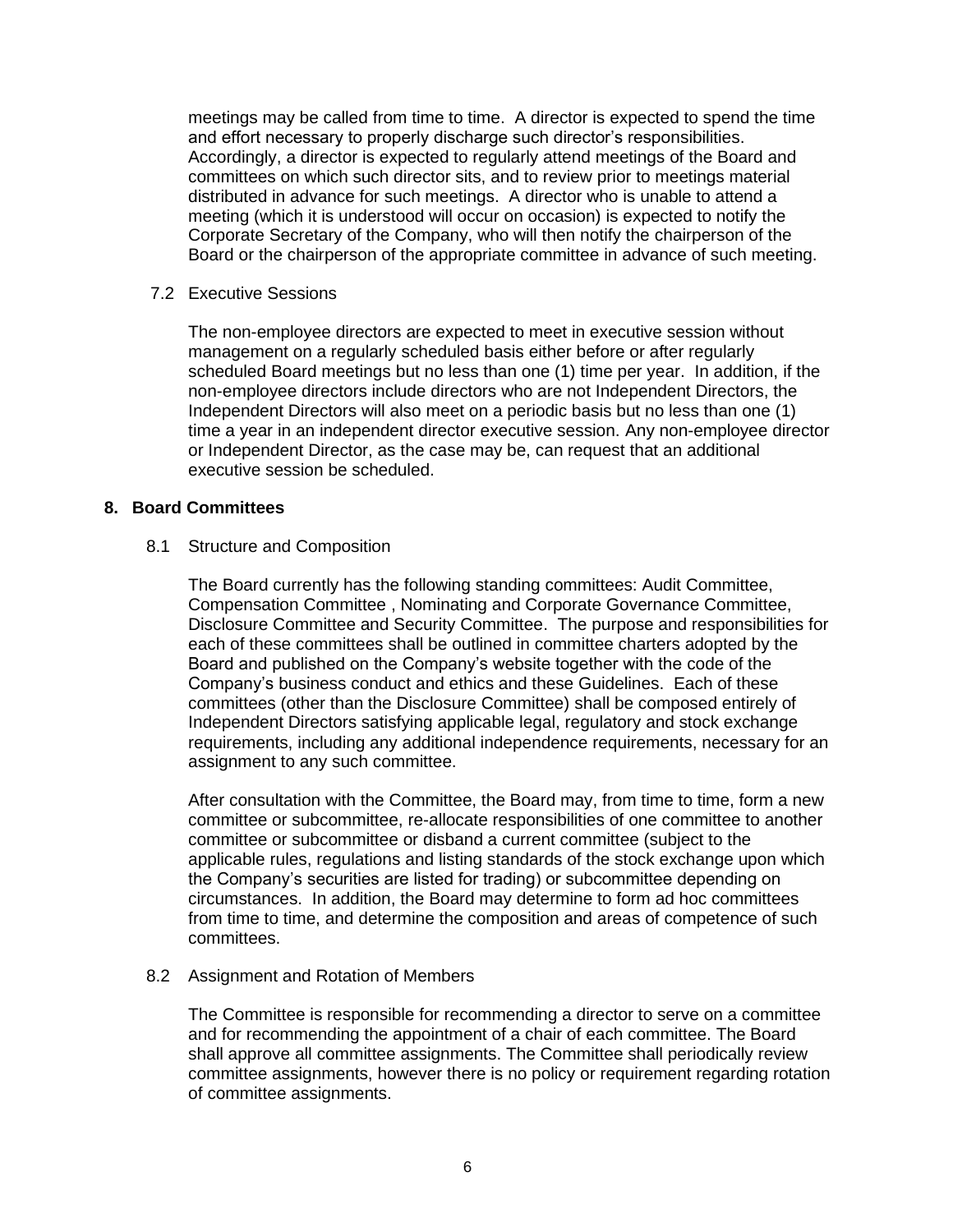## 8.3 Meetings and Agenda

Each committee shall be responsible for determining the frequency and length of its meetings. Meeting agendas will be developed by the committee and its chairperson.

## **9. Access to Management and Outside Advisors**

The Board has full and free access to officers and employees of the Company. Any meetings or contacts that the Board or an individual director wishes to initiate may be arranged through the Company's Chief Executive Officer or Corporate Secretary, or directly by the Board or such director. The Board will use its judgment to ensure that any such contact is not disruptive to the business operations of the Company and may, to the extent not inappropriate, copy the Chief Executive Officer on any written communications between any directors and an officer or employee of the Company.

The Board and its committees may, at the Company's expense, retain outside advisors, experts and counsel as they deem reasonably necessary or appropriate to perform their obligations. The Board may also access any accounting, financial, legal or other advisors currently engaged by the Company.

## **10. Evaluation of Board Performance**

The Board and each of its committees will conduct a self-evaluation at least annually. Committees will assess their performance relative to their charter and best practices. The Committee will oversee an annual self-evaluation process of the Board and its committees in accordance with its charter.

The Committee will utilize the results of this self-evaluation process to determine if the Board and its committees are functioning effectively and in assessing and determining the characteristics and critical skills required of prospective candidates for election to the Board and making recommendations to the Board with respect to assignments of Board members to various committees. The full Board will discuss the self-evaluations to determine what actions, if any, would improve Board and committee performance.

## **11. Chief Executive Officer Performance Review**

The Compensation Committee will conduct a review at least annually of the performance of our Chief Executive Officer. The Compensation Committee will establish the evaluation process and determine the specific criteria on which the performance of our Chief Executive Officer is evaluated in accordance with the charter and principles of the Compensation Committee.

# **12. Succession Planning**

The Board plans for Chief Executive Officer succession and reviews senior management selection and succession planning in order to assure the orderly functioning and transition of the management of the Company, in the event of emergency or retirement of the Chief Executive Officer. As part of this process, the Chief Executive Officer of the Company shall periodically report to the Board on management development and succession planning for senior management, including the Chief Executive Officer position, to ensure continuity of leadership for the Company. The Chief Executive Officer shall prepare a short-term succession plan which outlines temporary delegation of authority to certain officers of the Company if one or more